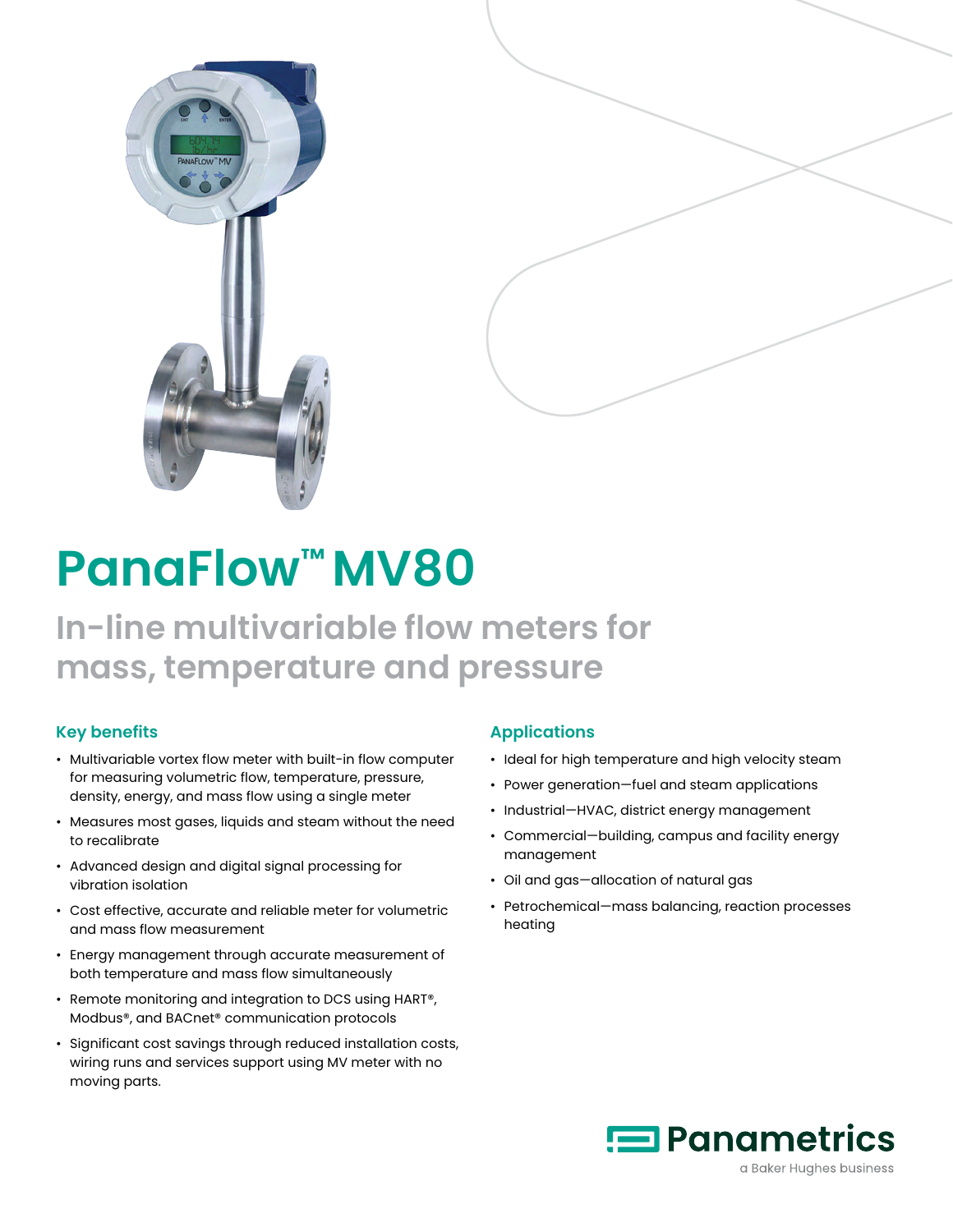### **Unique multivariable design**

The Panametrics, a Baker Hughes Business, PanaFlow MV80 In-line Multivariable Mass Vortex flow meter is the next generation vortex meter. PanaFlow MV80's multivariable design consists of a vortex shedding velocity sensor, an RTD temperature sensor and a solid state pressure transducer that measures the mass flow rate of steam, gases and liquids. Other meter types use external process measurements to calculate mass flow. The temperature and pressure devices are typically not installed in the same location as the flowmeter. Process conditions can vary greatly between the two locations, causing inaccurate mass flow readings. PanaFlow MV80 measures velocity, temperature and pressure at the same location, which provides more accurate process measurement.

### **Portfolio of flow meter solutions**

Panametrics is committed to providing customers with the best technologies for their flow measurement needs. PanaFlow MV80 is the newest addition to the PanaFlow family of flow meters, providing effective solutions for smaller pipe sizes for a variety of applications. Panametrics offers the PanaFlow MV80 in a number of configurations to best suit your application measurement needs.

### **Field service solutions**

Panametrics has a global field service team ready to assist in the start-up and commissioning of the PanaFlow MV80 flow meters. This service includes validating the proper installation and programming of the meter, and can include customized training for theory, operation and maintenance. Regularly scheduled preventative maintenance visits will provide peace of mind, ensuring that the meters work to specification and your expectation for years.

### **Mass flow measurement—true multivariable**

The MV80 offers flow computer functionality in a compact field device. The VTP option incorporates temperature and pressure sensors to provide an instantaneous reading of compensated mass flow rate of gases, liquids and steam. In addition to outputs for totalized mass and alarm settings, the field configurable electronics deliver up to three analog 4-20 mA outputs of five process measurements, including volumetric flow rate, mass flow rate, pressure, temperature and density. Alternate configurations for mass flow include a temperature only compensation (VT), best used when in saturated steam applications, and an integrated RTD with an external pressure transmitter (VT-EP) when a full function pressure transmitter is desired.

### **Energy measurement in liquids and steam**

The VT-EM energy monitoring option enables real timeof-flight diffraction calculation of energy consumption for a facility or process. The meter can be programmed to measure steam, hot water or chilled water. This option uses the MV80 flow meter to monitor one side of the process, either sent or return, and uses the input from a second separate temperature sensor on the opposite leg of the process to calculate the change in energy. Selectable energy units include BTU, joules, calories, watt-hours, megawatthours and horsepower-hours. The local or remote electronics indicate two temperatures, delta T, mass total and energy total. For energy measurement in steam, the VTP-EM option adds a pressure transmitter to offer better accuracy.

### **Volumetric flow for most gases and liquids**

The base model MV80 delivers a direct reading of volumetric flow rate—generally the most cost-effective solution for liquid flow monitoring—in applications ranging from general water flows to hydrocarbon fuel flow measurement.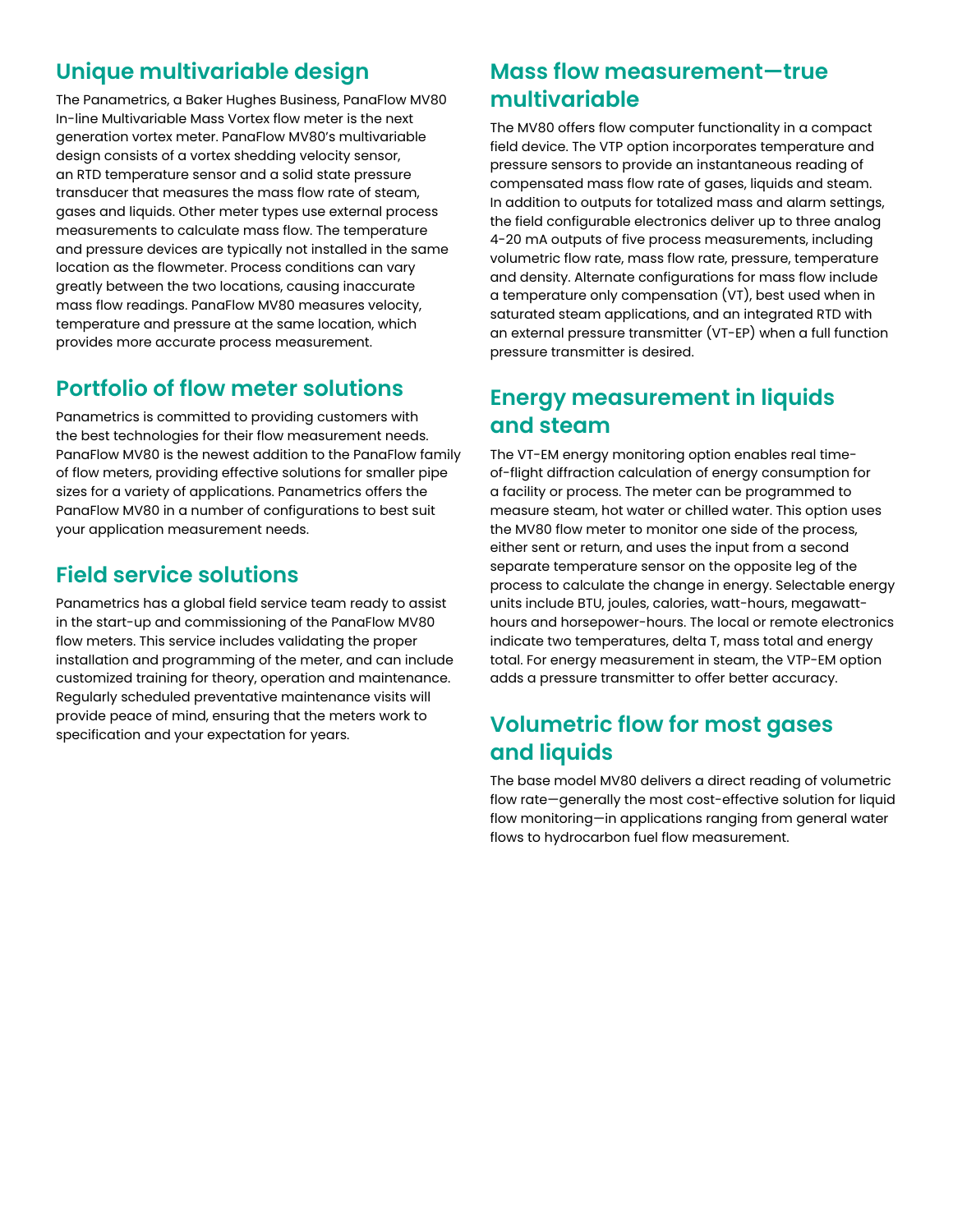| <b>Model</b>   | Configuration                                                                                           | Volumetric<br>flow        | <b>Mass</b><br>flow | Integrated<br><b>RTD</b> | Integrated<br>pressure | <b>External</b><br>temperature | External<br>pressure | <b>Typical</b><br>application                                        | Pipe<br>size*                           |
|----------------|---------------------------------------------------------------------------------------------------------|---------------------------|---------------------|--------------------------|------------------------|--------------------------------|----------------------|----------------------------------------------------------------------|-----------------------------------------|
| <b>MV80-V</b>  | Volumetric flow for liquid and<br>gas                                                                   | X                         |                     |                          |                        |                                |                      | Liquid volumetric<br>flow                                            | $1/2$ " to $12$ "<br>(15 to 300)<br>mm) |
| <b>MV80-VT</b> | Mass flow with temperature<br>and assumed saturated<br>steam                                            | X                         | X                   | X                        |                        |                                |                      | Saturated steam<br>and liquid mass<br>flow                           | $1/2$ " to $12$ "<br>(15 to 300)<br>mm) |
| MV80-VTP       | Mass flow with integrated<br>temperature and pressure in<br>one device                                  | X                         | X                   | X                        | X                      |                                |                      | Steam and gases<br>mass flow                                         | $1/2$ " to $12$ "<br>(15 to 300)<br>mm) |
| MV80-VT-EP     | Mass flow with integrated<br>temperature and analog<br>input for an external pressure<br>transmitter    | $\boldsymbol{\mathsf{x}}$ | X                   | X                        |                        |                                | X                    | Steam and<br>gases mass flow<br>(special material,<br>high pressure) | $1/2$ " to $12$ "<br>(15 to 300)<br>mm) |
| MV80-VT-EM     | Energy using integrated<br>temperature and one input for<br>an RTD transmitter                          | $\boldsymbol{\mathsf{x}}$ |                     | X                        |                        | X                              |                      | Saturated steam<br>and liquid energy                                 | $1/2$ " to $12$ "<br>(15 to 300)<br>mm) |
| MV80-VTP-EM    | Energy for steam with<br>integrated pressure and<br>temperature and one input for<br>an RTD transmitter | X                         | X                   | X                        | X                      | X                              |                      | Steam energy                                                         | $1/2$ " to $12$ "<br>(15 to 300)<br>mm) |

### **Specifications**

#### **Performance**

#### **Accuracy**

Mass flow rate accuracy for gas and steam based on 50- 100% of pressure range

| PanaFlow MV80 flow meter accuracy |                          |                          |  |  |  |  |  |  |
|-----------------------------------|--------------------------|--------------------------|--|--|--|--|--|--|
| <b>Process variable</b>           | Liquids                  | <b>Gas and steam</b>     |  |  |  |  |  |  |
| Volumetric flow rate              | $\pm$ 0.7% of rate       | ± 1% of rate             |  |  |  |  |  |  |
| Mass flow rate                    | $±$ 1% of rate           | $±1.5%$ of rate          |  |  |  |  |  |  |
| Temperature                       | ± 2°F (± 1°C)            | $± 2$ °F ( $± 1$ °C)     |  |  |  |  |  |  |
| Pressure                          | $\pm$ 0.3% of full scale | $\pm$ 0.3% of full scale |  |  |  |  |  |  |
| Density                           | $\pm$ 0.3% of reading    | ±0.5% of reading         |  |  |  |  |  |  |

#### **Repeatability**

| Mass flow rate:                 | $\pm 0.2\%$ of rate          |
|---------------------------------|------------------------------|
| Volumetric flow rate:           | $\pm 0.1\%$ of rate          |
| Temperature:                    | $\pm 0.2$ °F ( $\pm$ 0.1°C)  |
| Pressure:                       | $\pm 0.05\%$ of full scale   |
| Density:                        | $\pm 0.1\%$ of reading       |
| <b>Stability over 12 months</b> |                              |
| Mass flow rate:                 | $\pm 0.2\%$ of rate          |
| Volumetric flow rate:           | negligible                   |
| Temperature:                    | $\pm 0.9$ °F ( $\pm 0.5$ °C) |
| Pressure:                       | $\pm 0.1\%$ of full scale    |
| Density:                        | $\pm 0.1\%$ of reading       |
| r.                              |                              |

#### **Response time**

Adjustable from 1 to 100 seconds

#### **Operating**

Process and ambient temperature

Process standard temperature (code ST): -40 to 500°F (-40 to 260°C)

Process high temperature (code HT): Up to 750°F (400°C)

Ambient operating: -40 to 140°F (-40 to 60°C)

Ambient storage: -40 to 185°F (-40 to 85°C)

| Pressure transducer ratings |                                      |                          |      |  |  |  |  |  |  |
|-----------------------------|--------------------------------------|--------------------------|------|--|--|--|--|--|--|
|                             | <b>Full scale operating pressure</b> | Max. over-range pressure |      |  |  |  |  |  |  |
| psia                        | bara                                 | psia                     | bara |  |  |  |  |  |  |
| 30                          | $\overline{2}$                       | 60                       | 4    |  |  |  |  |  |  |
| 100                         | 7                                    | 200                      | 14   |  |  |  |  |  |  |
| 300                         | 20                                   | 600                      | 40   |  |  |  |  |  |  |
| 500                         | 35                                   | 1000                     | 70   |  |  |  |  |  |  |
| 1500                        | 100                                  | 2500                     | 175  |  |  |  |  |  |  |

#### **Power requirements**

DC2 option: 12-36 VDC loop powered, 25mA, 1W max, loop powered (single output)

DC4 option: 12-36 VDC, 300 mA max, 9W max, (multiple outputs)

DC4POE option: 12-28 VDC or power over Ethernet, 5W max, (multiple outputs)

AC option: 100-240 VAC, 50/60 Hz, 5 watt (multiple outputs)

#### **Display**

Alphanumeric 2 line x 16 character LCD digital display: Six pushbuttons for full field configuration. Pushbuttons can be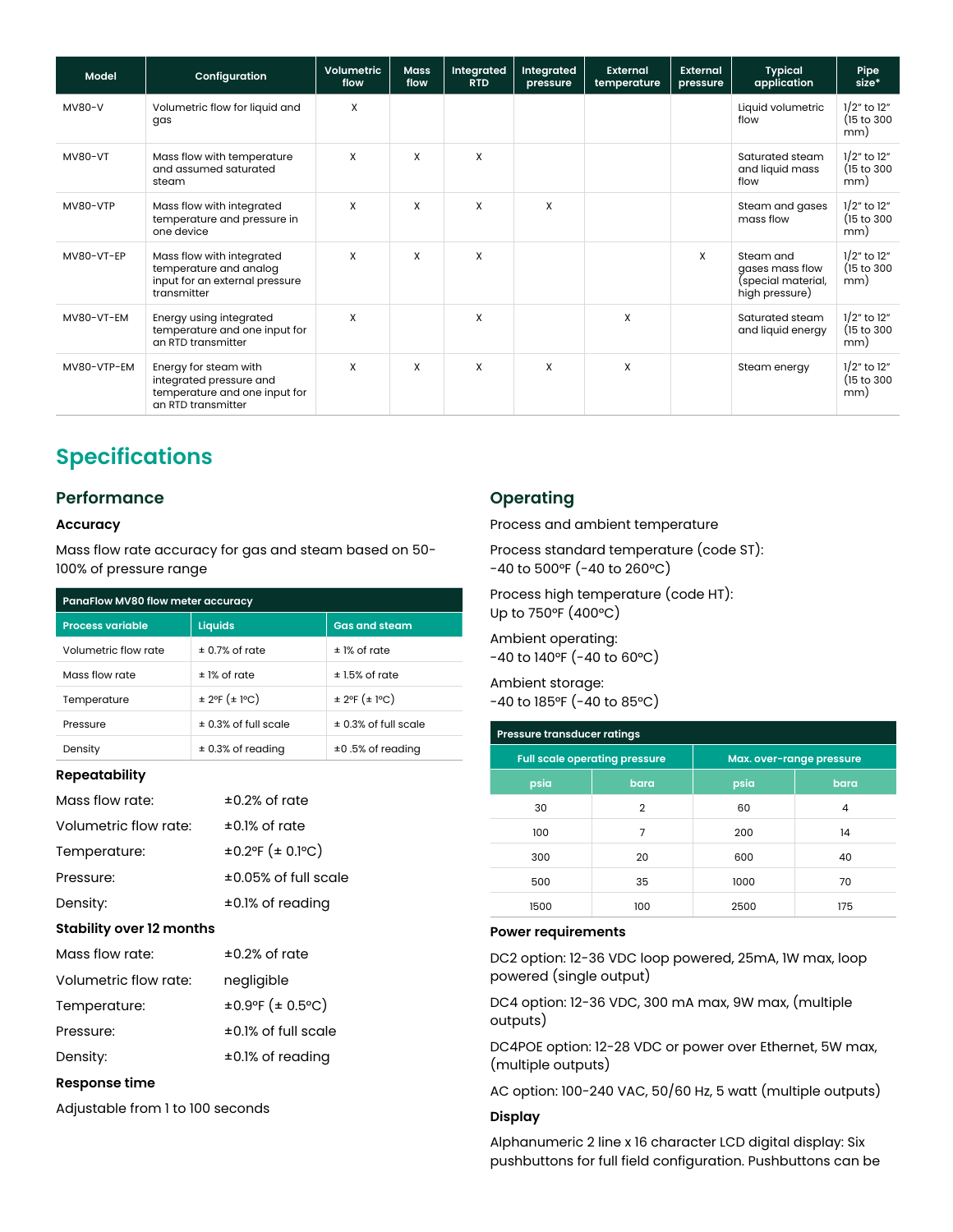operated with magnetic wand without removal of enclosure covers. Display can be mounted in 90° intervals for better viewing

#### **Output signals**

Analog: 4-20 mA, loop powered for volumetric meters

Alarm: Solid state relay, 40 VDC

Totalizer Pulse: 50 millisecond, 40 VDC

DC2 Option: One analog, one totalizer pulse, HART

DC4, DC4POE, and AC Option: Up to three analog signals, three alarms, one totalizer pulse, HART, Modbus, BACnet

#### **Physical**

#### **Wetted materials**

316L stainless steel standard, plus:

- PTFE based thread sealant on models with pressure transducer
- PTFE packing on standard temperature models with packing gland
- Graphite-based packing on high temperature models with packing gland
- Carbon steel and Hastelloy C meter bodies optional

#### **Certifications**

FM/FMC Class I, Division 1, Groups B, C and D, Class II, III, Division 1, Groups E, F and G

Type 4x and IP66, T6, Ta =  $-40^{\circ}$ C -  $+60^{\circ}$ C

ATEX II 2 G Ex d IIB + H2 T6, II 2 D Ex tD A21 IP66 T85°C, Ta =  $-40^{\circ}$ C -  $+60^{\circ}$ C

IECEx Ex d IIB + H2 T6, Ex tD A21 IP66 T85°C, Ta = -40°C - +60°C

#### **Sizing considerations**

| <b>Piping conditions</b>                     |                    |                   |  |  |  |  |  |  |
|----------------------------------------------|--------------------|-------------------|--|--|--|--|--|--|
|                                              | Pipe diameters (D) |                   |  |  |  |  |  |  |
| Condition                                    | <b>Upstream</b>    | <b>Downstream</b> |  |  |  |  |  |  |
| One 90° elbow before meter                   | 10D                | 5D                |  |  |  |  |  |  |
| Two 90° elbows before meter                  | 15D                | 5D                |  |  |  |  |  |  |
| Two 90° elbows before meter, out of<br>plane | 25D                | 5D                |  |  |  |  |  |  |
| Reduction before meter                       | 10D                | 5D                |  |  |  |  |  |  |
| Expansion before meter                       | 20 <sub>D</sub>    | 5D                |  |  |  |  |  |  |
| Partially open valve                         | 25 <sub>D</sub>    | 5D                |  |  |  |  |  |  |

### **Velocity and flow rate ranges**

#### **Velocity range**

Maximum for liquids: 30 ft/s  $(9 \text{ m/s})$ Minimum for liquids: 1 ft/s (0.3 m/sec) Maximum for gases or steam: 300 ft/s (90 m/s) Minimum for gases or steam: see equations below

$$
ft/s = \sqrt{\frac{5}{\text{density (lb/ft}^3)}} \qquad m/s = \sqrt{\frac{6.1}{\text{density (kg/m}^3)}}
$$

#### **Turndown ratio**

The turndown ratio is application-dependent, and it can exceed 100:1. Consult the PanaFlow MV sizing program for exact values.

#### **Flow rate ranges for water**

Refer to the table below for minimum and maximum flow rate ranges, or use the PanaFlow MV sizing program to calculate your flow rate range.

| Minimum and maximum flow rates for water |                         |      |     |                        |                |     |      |      |      |  |  |
|------------------------------------------|-------------------------|------|-----|------------------------|----------------|-----|------|------|------|--|--|
| Rate                                     | Nominal pipe size (in.) |      |     |                        |                |     |      |      |      |  |  |
|                                          | 0.5                     | 0.75 | ī   | 1.5                    | $\overline{2}$ | 3   | 4    | 6    | 8    |  |  |
| GPM min.                                 | 0.9                     | 1.4  | 2.2 | 5.5                    | 9.2            | 21  | 36   | 81   | 142  |  |  |
| GPM max.                                 | 22                      | 40   | 67  | 166                    | 276            | 618 | 1076 | 2437 | 4270 |  |  |
| <b>Rate</b>                              |                         |      |     | Nominal pipe size (mm) |                |     |      |      |      |  |  |
|                                          | 15                      | 20   | 25  | 40                     | 50             | 80  | 100  | 150  | 200  |  |  |
| $m^3$ /hr min.                           | 0.2                     | 0.3  | 0.5 | 1.3                    | 2.3            | 4.7 | 8.1  | 18   | 32   |  |  |
| $m^3$ /hr max.                           | 5                       | 9    | 15  | 38                     | 63             | 140 | 244  | 554  | 970  |  |  |

Upon the recommendation of a Panametrics application engineer, a concentric reducer inline flow body may be requested.

#### **Flow rate ranges for saturated steam**

Refer to the tables below for minimum and maximum flow rate ranges, or use the PanaFlow MV sizingprogram to calculate your flow rate range.

| Minimum and maximum flow rates for saturated steam (lb/hr) |                         |            |            |              |                |              |               |                |                             |                |                        |  |  |
|------------------------------------------------------------|-------------------------|------------|------------|--------------|----------------|--------------|---------------|----------------|-----------------------------|----------------|------------------------|--|--|
| Press.                                                     | Nominal pipe size (in.) |            |            |              |                |              |               |                |                             |                |                        |  |  |
| (psig)                                                     | 0.5                     | 0.75       |            | 1.5          | $\overline{2}$ | 3            | 4             | 6              | 8                           | 10             | 12                     |  |  |
| 5                                                          | 6.5<br>52               | 12<br>122  | 20<br>265  | 49<br>650    | 82<br>1087     | 183<br>2431  | 318<br>4231   | 722<br>9594    | 1264<br>16806               | 1988<br>26429  | 2813<br>37395          |  |  |
| 100                                                        | 15<br>271               | 27<br>639  | 46<br>1386 | 112<br>3405  | 187<br>5690    | 419<br>12729 | 728<br>22156  | 1652<br>50233  | 2893<br>87998               | 4550<br>138386 | 6438<br>195803         |  |  |
| 200                                                        | 20<br>493               | 37<br>1163 | 62<br>2525 | 151<br>6203  | 253<br>10365   | 565<br>23184 | 983<br>40354  | 2229<br>91494  | 3905<br>160279              | 6141<br>252055 | 8689<br>356635         |  |  |
| 300                                                        | 24<br>716               | 45<br>1688 | 74<br>3664 | 182<br>9000  | 304<br>15040   | 680<br>33642 | 1184          | 2685           | 4704<br>58556 132763 232575 | 7397<br>365747 | 10466<br>517499        |  |  |
| 400                                                        | 28<br>941               | 51<br>2220 | 85<br>4816 | 209<br>11831 | 349<br>19770   | 780<br>44222 | 1358<br>76971 | 3079<br>174516 | 5393<br>305717              | 8481<br>480771 | 12000<br>680247        |  |  |
| 500                                                        | 31<br>1170              | 57<br>2760 | 95<br>5988 | 233<br>14711 | 389<br>24582   | 870<br>54987 | 1514<br>95710 | 3433<br>217001 | 6014<br>380148              | 9457           | 13381<br>597812 845850 |  |  |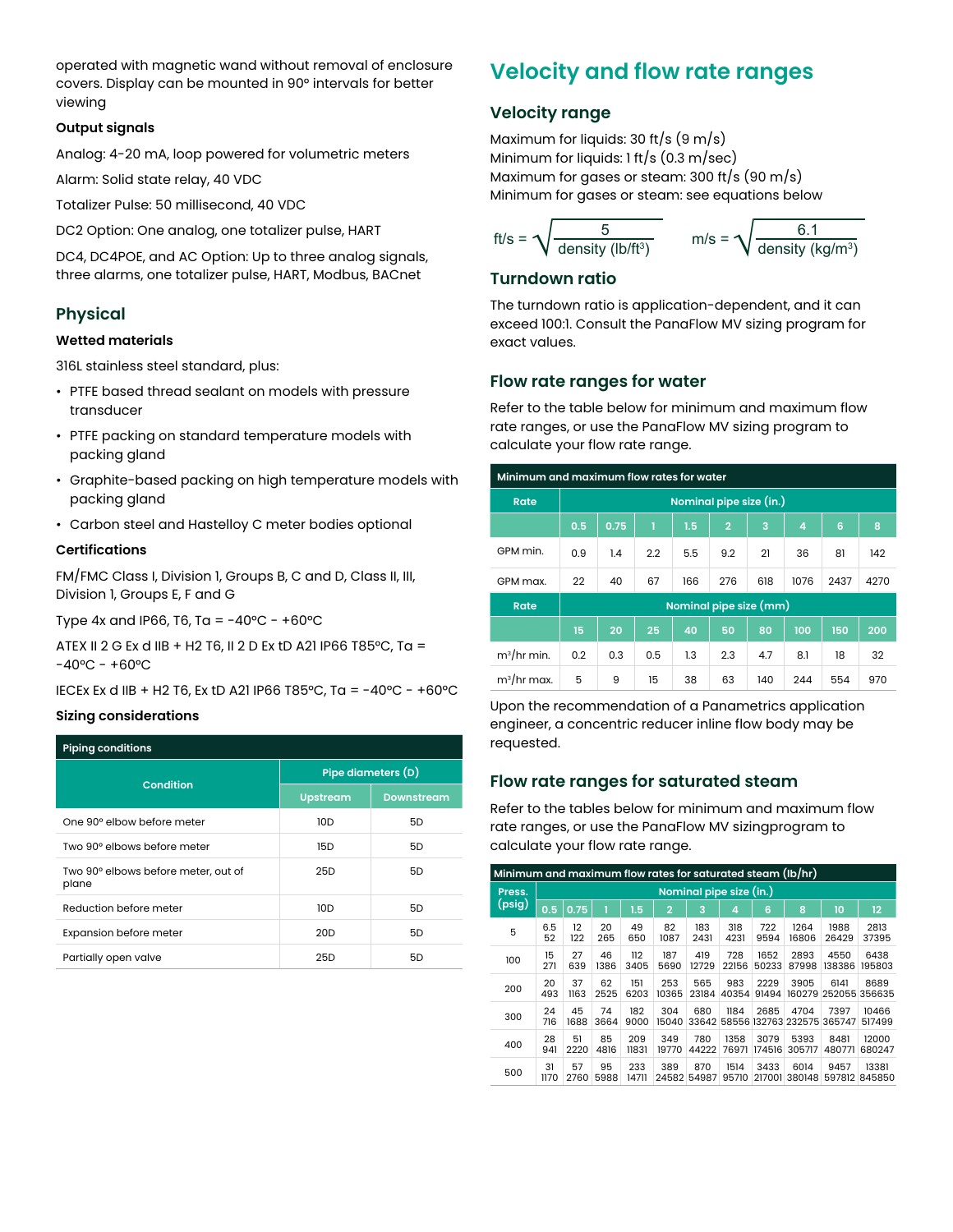|        | Minimum and maximum flow rates for saturated steam (kg/hr) |            |            |            |             |       |                    |               |        |                              |        |  |  |
|--------|------------------------------------------------------------|------------|------------|------------|-------------|-------|--------------------|---------------|--------|------------------------------|--------|--|--|
| Press. | Nominal pipe size (mm)                                     |            |            |            |             |       |                    |               |        |                              |        |  |  |
| (barg) | 15                                                         | 20         | 25         | 40         | 50          | 80    | 100                | 150           | 200    | 250                          | 300    |  |  |
| 0      | 3                                                          | 5          | 8          | 19         | 32          | 72    | 126                | 286           | 500    | 786                          | 1113   |  |  |
|        | 18                                                         | 42         | 91         | 274        | 375         | 838   | 1459               | 3309          | 5797   | 9116                         | 12898  |  |  |
| 5      | 6                                                          | 11         | 18         | 45         | 75          | 167   | 290                | 658           | 1153   | 1813                         | 2565   |  |  |
|        | 95                                                         | 224        | 485        | 1192       | 1992        | 4455  | 7754               | 17581         | 30799  | 48434                        | 68530  |  |  |
| 10     | 8                                                          | 15         | 24         | 59         | 99          | 222   | 387                | 877           | 1537   | 2417                         | 3419   |  |  |
|        | 168                                                        | 397        | 862        | 2118       | 3539        | 7915  | 13777              | 31237         | 54720  | 86053                        | 121758 |  |  |
| 15     | 9                                                          | 17         | 29         | 71         | 119         | 266   | 463                | 1050          | 1840   | 2893                         | 4094   |  |  |
|        | 241                                                        | 569        | 1236       | 3036       | 5073        | 11347 | 19750              | 44779         | 78444  | 123360                       | 174543 |  |  |
| 20     | $\mathbf{u}$                                               | 20         | 33         | 81         | 136         | 304   | 529                | 1199          | 2100   | 3303                         | 4673   |  |  |
|        | 314                                                        | 742        | 1610       | 3956       | 6611        | 14787 | 25738              | 58355         | 102226 | 160761                       | 227463 |  |  |
| 30     | 13<br>463                                                  | 24<br>1092 | 40<br>2370 | 99<br>5822 | 165<br>9729 | 369   | 642<br>21763 37880 | 1455<br>85884 | 2548   | 4007<br>150451 236599 334766 | 5669   |  |  |

#### **Flow rate ranges for air**

Refer to the tables below for minimum and maximum flow rate ranges, or use the PanaFlow MV sizing program to calculate your flow rate range.

| Minimum and maximum flow rates for air @70°F (SCFM) |                         |            |            |            |                |              |              |                |                |                |                   |  |
|-----------------------------------------------------|-------------------------|------------|------------|------------|----------------|--------------|--------------|----------------|----------------|----------------|-------------------|--|
| Press.                                              | Nominal pipe size (in.) |            |            |            |                |              |              |                |                |                |                   |  |
| (psig)                                              | 0.5                     | 0.75       | 1          | 1.5        | $\overline{2}$ | 3            | 4            | 6              | 8              | 10             | $12 \overline{ }$ |  |
| 0                                                   | 1.8<br>18               | 3<br>41    | 5<br>90    | 13<br>221  | 22<br>369      | 50<br>826    | 87<br>1437   | 198<br>3258    | 347<br>5708    | 546<br>8976    | 773<br>12701      |  |
| 100                                                 | 5<br>138                | 9<br>325   | 15<br>704  | 38<br>1730 | 63<br>2890     | 141<br>6466  | 245<br>11254 | 555<br>25515   | 972<br>44698   | 1529<br>70292  | 2163<br>99456     |  |
| 200                                                 | 7<br>258                | 13<br>609  | 21<br>1322 | 52<br>3248 | 86<br>5427     | 193<br>12140 | 335<br>21131 | 761<br>47911   | 1332<br>83931  | 2095<br>131895 | 2965<br>186752    |  |
| 300                                                 | 8<br>380                | 15<br>896  | 25<br>1944 | 63<br>4775 | 104<br>7978    | 234<br>17847 | 407<br>31064 | 922<br>70431   | 1615<br>123375 | 2540<br>194025 | 3594<br>274529    |  |
| 400                                                 | 10<br>502               | 18<br>1183 | 29<br>2568 | 72<br>6309 | 120<br>10542   | 269<br>23580 | 467<br>41043 | 1060<br>93057  | 1857<br>163000 | 2920<br>256358 | 4132<br>362724    |  |
| 500                                                 | 11<br>624               | 20<br>1472 | 33<br>3195 | 80<br>7849 | 134<br>13115   | 300<br>28034 | 521<br>51063 | 1182<br>115775 | 2071<br>203000 | 3257<br>318941 | 4608<br>451272    |  |

|        | Minimum and Maximum Flow Rates for Air @20°C (nm <sup>3</sup> /hr) |                        |            |            |              |              |              |              |                      |                |                |                |  |  |
|--------|--------------------------------------------------------------------|------------------------|------------|------------|--------------|--------------|--------------|--------------|----------------------|----------------|----------------|----------------|--|--|
|        | Press.                                                             | Nominal Pipe Size (mm) |            |            |              |              |              |              |                      |                |                |                |  |  |
| (barg) |                                                                    | 15                     | 20         | 25         | 40           | 50           | 80           | 100          | 150                  | 200            | 250            | 300            |  |  |
|        | 0                                                                  | 3<br>28                | 5<br>66    | 9<br>142   | 21<br>350    | 36<br>584    | 79<br>1307   | 138<br>2275  | 313<br>5157          | 549<br>9034    | 863<br>14207   | 1221<br>20102  |  |  |
|        | 5                                                                  | 7<br>165               | 13<br>390  | 21<br>847  | 52<br>2080   | 87<br>3476   | 194<br>7775  | 337<br>13533 | 764<br>30682         | 1339<br>53749  | 2105<br>84525  | 2979<br>119596 |  |  |
|        | 10                                                                 | 9<br>304               | 17<br>716  | 29<br>1554 | 70<br>3819   | 117<br>6381  | 262<br>14273 | 457<br>24844 | 1035<br>56329        | 1914<br>98676  | 2853<br>155178 | 4036<br>219563 |  |  |
|        | 15                                                                 | 11<br>442              | 21<br>1044 | 34<br>2265 | 85<br>5565   | 142<br>9299  | 317<br>20801 | 551<br>36205 | 1250<br>82087        | 2190<br>143801 | 3444<br>297386 | 4873<br>319968 |  |  |
|        | 20                                                                 | 13<br>582              | 24<br>1373 | 40<br>2979 | 97<br>7318   | 162<br>12229 | 363<br>27354 | 632<br>47612 | 1434<br>107949       | 2511<br>189105 | 3949<br>297386 | 5588<br>420775 |  |  |
|        | 30                                                                 | 16<br>862              | 29<br>2034 | 48<br>4414 | 118<br>10843 | 198<br>18119 | 442<br>40529 | 770          | 1745<br>70544 159942 | 3057<br>280187 | 4807<br>440621 | 6801<br>623439 |  |  |

### **Dimensional outlines**

#### **Remote electronics option - drawing**

This option is available on all models. See the drawing below for the dimensions.



#### **In-line flanged models - drawing**



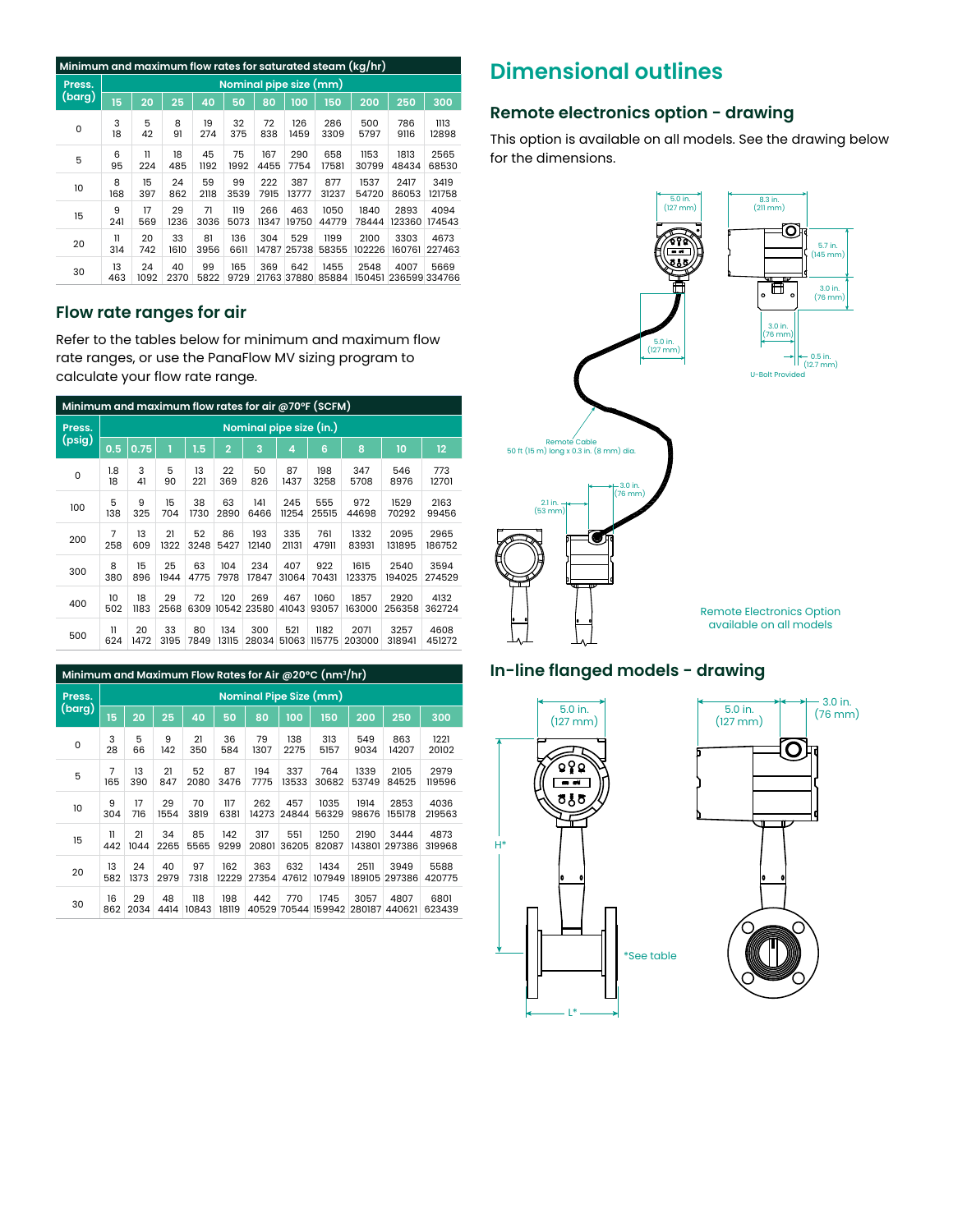#### **In-line flanged models - table**

| <b>Pipe Size</b><br>(nominal) | L                    | H                    | Weight*<br><b>ANSI 150</b><br>(PN 16) | Weight*<br><b>ANSI 300</b><br>(PN 40) | Weight*<br><b>ANSI 600</b><br>(PN 64) |
|-------------------------------|----------------------|----------------------|---------------------------------------|---------------------------------------|---------------------------------------|
| $1.2$ in.                     | 4.6 in.              | 14.8 in.             | 12.0 lb                               | 12.5 lb                               | 13.0 lb                               |
| $(15 \text{ mm})$             | $(116 \text{ mm})$   | (376 mm)             | (5.5 kg)                              | (5.7 kg)                              | $(5.9 \text{ kg})$                    |
| $3/4$ in.                     | 4.8 in.              | 15.0 in.             | $13.0$ lb                             | 14.0 lb                               | 14.5 lb                               |
| (20 mm)                       | $(122 \, \text{mm})$ | $(381 \text{ mm})$   | $(5.9 \text{ kg})$                    | (6.4 kg)                              | $(6.6 \text{ kg})$                    |
| 1 in.                         | $5.0$ in.            | 15.0 in.             | $13.4$ lb                             | 16.3 lb                               | 16.3 lb                               |
| $(25 \text{ mm})$             | $(126 \, \text{mm})$ | $(381 \text{ mm})$   | $(6.1 \,\mathrm{kg})$                 | (7.4 kg)                              | $(7.4 \text{ kg})$                    |
| $11/2$ in.                    | $5.5$ in.            | 15.0 in.             | 14.5 lb                               | 22.7 lb                               | 24.6 lb                               |
| $(40 \text{ mm})$             | $(140 \, \text{mm})$ | $(384 \text{ mm})$   | $(6.6 \text{ kg})$                    | $(10.3 \text{ kg})$                   | $(11.2 \text{ kg})$                   |
| $2$ in.                       | 6.0 in.              | 15.3 in.             | 19.4 lb                               | 26.8 lb                               | 33.2 lb                               |
| $(50 \text{ mm})$             | (153 mm)             | $(389 \, \text{mm})$ | $(8.8 \text{ kg})$                    | $(12.2 \text{ kg})$                   | (15.1 kg)                             |
| $3$ in.                       | 7.0 in.              | 15.8 in.             | 27.5 lb                               | 39.4 lb                               | 56.1 lb                               |
| $(80 \text{ mm})$             | (175 mm)             | (401 mm)             | $(12.5 \text{ kg})$                   | (17.9 kg)                             | $(25.5 \text{ kg})$                   |
| 4 in.                         | 8.0 in.              | 16.2 in.             | 43.3 lb                               | 60.3 lb                               | 96.0 lb                               |
| $(100 \, \text{mm})$          | $(203 \, \text{mm})$ | $(411 \text{ mm})$   | $(19.7 \text{ kg})$                   | (27.4 kg)                             | $(43.6 \text{ kg})$                   |
| 6 in.                         | $9.0$ in.            | 17.3 in.             | 48.4 lb                               | 96.0 lb                               | 178 lb                                |
| $(150 \, \text{mm})$          | (229 mm)             | $(439 \text{ mm})$   | $(22.0 \text{ kg})$                   | $(43.6 \text{ kg})$                   | $(80.8 \text{ kg})$                   |
| 8 in.                         | 10.5 in.             | 18.2 in.             | 71 lb                                 | 148 lb                                | 299 lb                                |
| $(200 \, \text{mm})$          | (267 mm)             | $(462 \, \text{mm})$ | $(32.2 \text{ kg})$                   | $(67.4 \text{ kg})$                   | $(136 \text{ kg})$                    |
| 10 in.                        | 15.0 in.             | 18.2 in              | 188.3 Lb                              | 262.3 Lb                              | 462.3 Lb                              |
| $(250 \, \text{mm})$          | (381 mm)             | $(462 \, \text{mm})$ | $(85.5 \text{ Kg})$                   | $(119.1 \,\mathrm{Kg})$               | $(209.9 \text{ Kg})$                  |
| 12 in.                        | 17.7 in.             | 19.2 in.             | 298.6 Lb                              | 402.6 Lb                              | 606.6 Lb                              |
| $(300 \, \text{mm})$          | (450 mm)             | (488 mm)             | $(135.6 \text{ Kg})$                  | (182.8 Kg)                            | $(275.4 \text{ Kg})$                  |

\*Add 11 lb (5 kg) for remote electronics

### **Wafer models - drawing and table**



| <b>Pipe Size</b><br>(nominal) | L                    | н                    | Weight*             |
|-------------------------------|----------------------|----------------------|---------------------|
| 1 in.                         | 2.8 in.              | 14.8 in.             | $10.1$ lb           |
| $(25 \text{ mm})$             | (71mm)               | $(376 \text{ mm})$   | $(4.6 \text{ kg})$  |
| $11/2$ in.                    | 2.8 in.              | 15.1 in.             | $11.9$ lb           |
| $(40 \text{ mm})$             | (71mm)               | $(384 \, \text{mm})$ | (5.4 kg)            |
| 2 in.                         | 3.0 in.              | 15.3 in.             | 14.1 lb             |
| $(50 \text{ mm})$             | $(76 \text{ mm})$    | (389 mm)             | (6.4 kg)            |
| 3 in.                         | 4.0 in.              | 15.8 in.             | 22.7 lb             |
| $(80 \text{ mm})$             | $(102 \, \text{mm})$ | $(401 \text{ mm})$   | $(10.3 \text{ kg})$ |
| 4 in.                         | 4.7 in.              | 16.2 in.             | 33.0 lb             |
| $(100 \, \text{mm})$          | (119 mm)             | (411 mm)             | $(15.0 \text{ kg})$ |

\*Add 11 lb (5 kg) for remote electronics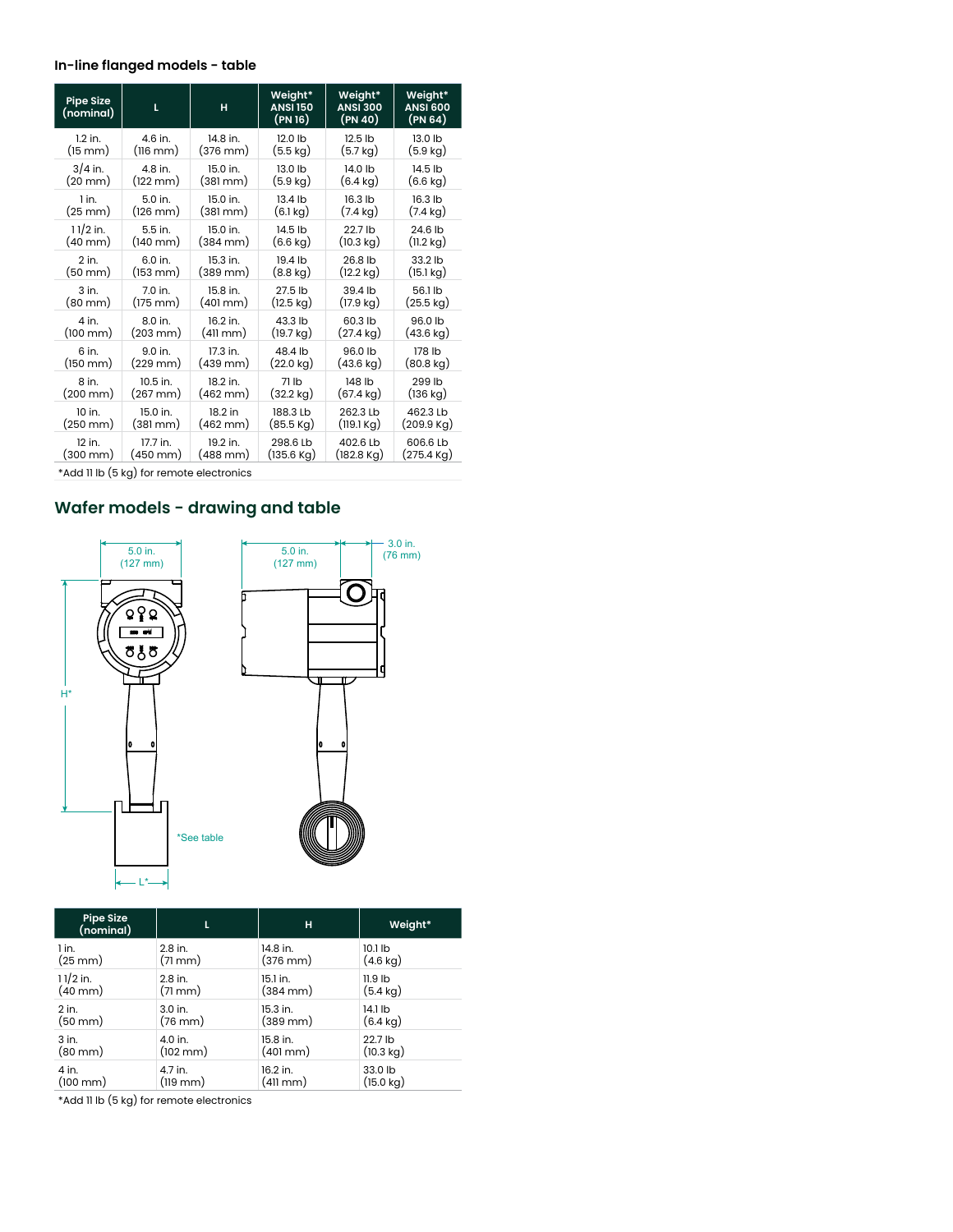### **PanaFlow MV80 ordering information**

|             | Parent number code:                                                                                                                                                                                                                                                                                                                                                                                                                                                                                                                                                                                                                                                                                                                                                                                                                                                                                                                                                                                                                                                                                                                                                                                                                                                                                                                                                                      |  |  |  |  |  |  |  |  |  |  |  |  |
|-------------|------------------------------------------------------------------------------------------------------------------------------------------------------------------------------------------------------------------------------------------------------------------------------------------------------------------------------------------------------------------------------------------------------------------------------------------------------------------------------------------------------------------------------------------------------------------------------------------------------------------------------------------------------------------------------------------------------------------------------------------------------------------------------------------------------------------------------------------------------------------------------------------------------------------------------------------------------------------------------------------------------------------------------------------------------------------------------------------------------------------------------------------------------------------------------------------------------------------------------------------------------------------------------------------------------------------------------------------------------------------------------------------|--|--|--|--|--|--|--|--|--|--|--|--|
| <b>MV80</b> | In-line multivariable mass vortex flow meter                                                                                                                                                                                                                                                                                                                                                                                                                                                                                                                                                                                                                                                                                                                                                                                                                                                                                                                                                                                                                                                                                                                                                                                                                                                                                                                                             |  |  |  |  |  |  |  |  |  |  |  |  |
|             | Feature 1: Multivariable options                                                                                                                                                                                                                                                                                                                                                                                                                                                                                                                                                                                                                                                                                                                                                                                                                                                                                                                                                                                                                                                                                                                                                                                                                                                                                                                                                         |  |  |  |  |  |  |  |  |  |  |  |  |
| V.          | Volumetric flow meter for liquid, gas and steam<br>VT<br>Velocity and temperature sensors<br><b>VTP</b><br>Velocity, temperature and pressure sensors<br>VT-EM<br>Energy output options<br>VTP-EM Energy options with pressure sensor<br>VT-EP<br>Velocity and temperature sensors with analog input for pressure                                                                                                                                                                                                                                                                                                                                                                                                                                                                                                                                                                                                                                                                                                                                                                                                                                                                                                                                                                                                                                                                        |  |  |  |  |  |  |  |  |  |  |  |  |
|             | VTEP-EM Energy option with external pressure sensor                                                                                                                                                                                                                                                                                                                                                                                                                                                                                                                                                                                                                                                                                                                                                                                                                                                                                                                                                                                                                                                                                                                                                                                                                                                                                                                                      |  |  |  |  |  |  |  |  |  |  |  |  |
|             | Feature 2: Flow body                                                                                                                                                                                                                                                                                                                                                                                                                                                                                                                                                                                                                                                                                                                                                                                                                                                                                                                                                                                                                                                                                                                                                                                                                                                                                                                                                                     |  |  |  |  |  |  |  |  |  |  |  |  |
|             | $1/2$ -inch nominal bore (15 mm)<br>04<br>3/4-inch nominal bore (20 mm)<br>06<br>1-inch nominal bore (25 mm)<br>08<br>1.5-inch nominal bore (40 mm)<br>12<br>16<br>2-inch nominal bore (50 mm)<br>24<br>3-inch nominal bore (80 mm)<br>32<br>4-inch nominal bore (100 mm)<br>48<br>6-inch nominal bore (150 mm)<br>64<br>8-inch nominal nore (200 mm)<br>80<br>10-inch nominal bore (250mm)<br>96<br>12-inch nominal bore (300mm)<br>Feature 3: Meter body material<br>С<br>Carbon steel<br>S<br>316 stainless steel<br>н<br>Hastelloy<br><b>Feature 4: Process connection</b><br>150<br>ANSI 150# flange<br>300<br>ANSI 300# flange<br>600<br>ANSI 600# flange<br>W<br>Wafer ANSI 600#<br><b>PN16</b><br>16<br>40<br><b>PN 40</b><br>64<br><b>PN 64</b><br><b>Feature 5: Electronics enclosure</b><br>Type 4X enclosure<br>L<br>R (25)<br>Remote electronics type 4X, 25 ft (8 m) cable<br>R (50)<br>Remote electronics type 4X, 50 ft (8 m) cable<br><b>Feature 6: Display options</b><br>Digital display and programming buttons<br>DD<br>ND.<br>No display<br>$\mathbf{I}$<br>Feature 7: Input power<br>12 to 36 VDC required on 2-wire (loop powered) meters with IAHL only<br>DC <sub>2</sub><br>12 to 36 VDC standard volumetric meter on 4-wire<br>DC4<br>100-240 VAC, 50/60 Hz<br>AC<br>12-28 VDC or Power over Ethernet (5 Watts maximum), Requires<br>DC4POE<br>TCP/IP option |  |  |  |  |  |  |  |  |  |  |  |  |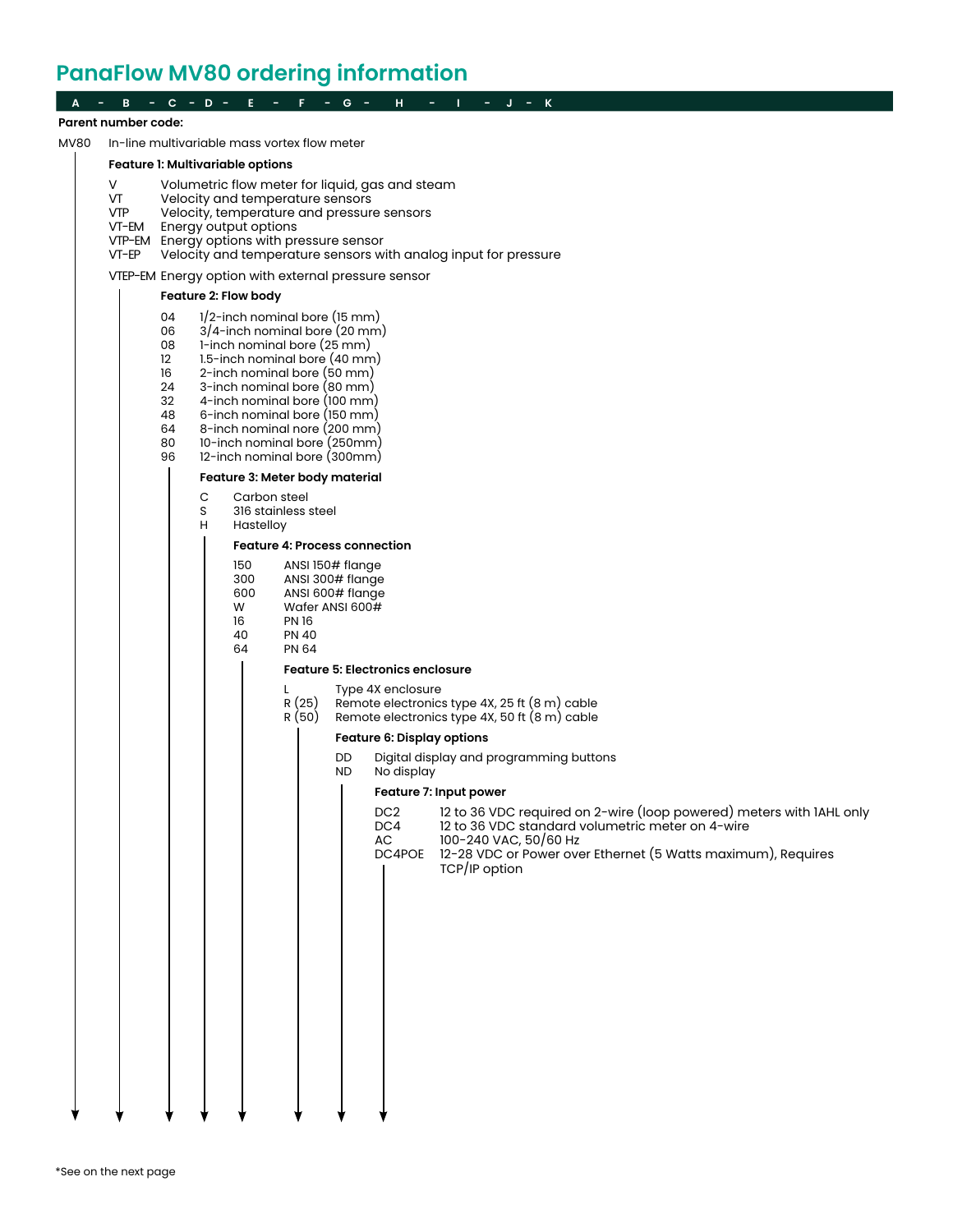### **PanaFlow MV80 ordering information**

|                 |         |     |     |    |           |              | – K                                                                                                                                                                                                                                                                                                                                                                 |
|-----------------|---------|-----|-----|----|-----------|--------------|---------------------------------------------------------------------------------------------------------------------------------------------------------------------------------------------------------------------------------------------------------------------------------------------------------------------------------------------------------------------|
|                 |         |     |     |    |           |              | <b>Feature 8: Output</b>                                                                                                                                                                                                                                                                                                                                            |
|                 |         |     |     |    |           | <b>IAHL</b>  | Loop powered option - one analog output (4-20mA), one pulse,<br>one frequency, HART (DC2 option only)                                                                                                                                                                                                                                                               |
|                 |         |     |     |    |           | 1AH          | IAH one analog output (4-20mA), one alarm, one pulse, one<br>frequency, HART (DC4 or AC option only)                                                                                                                                                                                                                                                                |
|                 |         |     |     |    |           | 1AM          | One analog output (4-20mA), one alarm, one pulse, one frequency,<br>Modbus/RTU (DC4 or AC option only)                                                                                                                                                                                                                                                              |
|                 |         |     |     |    |           | <b>IAMIP</b> | One analog output (4-20mA), one alarm, one pulse, one frequency,<br>Modbus TCP/IP (DC4POE option only)                                                                                                                                                                                                                                                              |
|                 |         |     |     |    |           | 1AB          | One analog output (4-20mA), one alarm, one pulse, one frequency,<br>BACnet/MSTP (DC4 or AC option only)                                                                                                                                                                                                                                                             |
|                 |         |     |     |    |           | <b>IABIP</b> | One analog output (4-20mA), one alarm, one pulse, one frequency,<br>BACnet TCP/IP (DC4POE option only)                                                                                                                                                                                                                                                              |
|                 |         |     |     |    |           | 3AH          | Three analog output (4-20mA), three alarm, one pulse, one<br>frequency, HART (DC4 or AC option only)                                                                                                                                                                                                                                                                |
|                 |         |     |     |    |           | 3AM          | Three analog output (4-20mA), three alarm, one pulse, one<br>frequency, Modbus RTU (DC4 or AC option only)                                                                                                                                                                                                                                                          |
|                 |         |     |     |    |           | 3AMIP        | Three analog output (4-20mA), three alarms, one pulse, one<br>frequency, Modbus TCP/IP (DC4POE option only)                                                                                                                                                                                                                                                         |
|                 |         |     |     |    |           | 3AB          | Three analog output (4-20mA), three alarm, one pulse, one<br>frequency, BACnet/MSTP (DC4 or AC option only)                                                                                                                                                                                                                                                         |
|                 |         |     |     |    |           | 3ABIP        | Three analog output (4-20mA), three alarms, one pulse, one<br>frequency, BACnet TCP/IP (DC4POE option only)                                                                                                                                                                                                                                                         |
|                 |         |     |     |    |           |              | Feature 9: Process temperature options                                                                                                                                                                                                                                                                                                                              |
|                 |         |     |     |    |           |              | Standard process temperature $-40^{\circ}$ to 500°F ( $-40^{\circ}$ to 260°C)<br>ST<br>High process temperature up to 750°F (400°C)<br>HT                                                                                                                                                                                                                           |
|                 |         |     |     |    |           |              | <b>Feature 10: Process pressure</b>                                                                                                                                                                                                                                                                                                                                 |
|                 |         |     |     |    |           |              | P0<br>No pressure sensor<br>Maximum 30 psia (2 bara), Proof 60 psia (4 bara)<br>P1<br>Maximum 100 psia (7 bara), Proof 200 psia (14 bara)<br><b>P2</b><br>Maximum 300 psia (20 bara), Proof 600 psia (41 bara)<br>P3<br>Maximum 500 psia (34 bara), Proof 1000 psia (64 bara)<br><b>P4</b><br>Maximum 1500 psia (100 bara), Proof 2500 psia (175 bara)<br><b>P5</b> |
|                 |         |     |     |    |           |              |                                                                                                                                                                                                                                                                                                                                                                     |
| <b>MV80-VTP</b> | - 24  - | -İs | 300 | DD | <b>AC</b> | 3AM          | P1<br> ST<br>(example part number string)                                                                                                                                                                                                                                                                                                                           |

### **Accessories**

The following accessories are available for the PanaFlow MV80 and may be ordered by adding the suffix listed in the table to the order string.

| <b>Suffix</b>  | <b>Description</b>                                        |
|----------------|-----------------------------------------------------------|
| PED            | PED compliant system                                      |
| <b>MC</b>      | Material certifications, US Mil certs on all wetted parts |
| PT             | Pressure test certificate                                 |
| CC             | Certificate of conformance                                |
| <b>NC</b>      | <b>NACE</b> certification                                 |
| O <sub>2</sub> | Oxygen cleaning                                           |